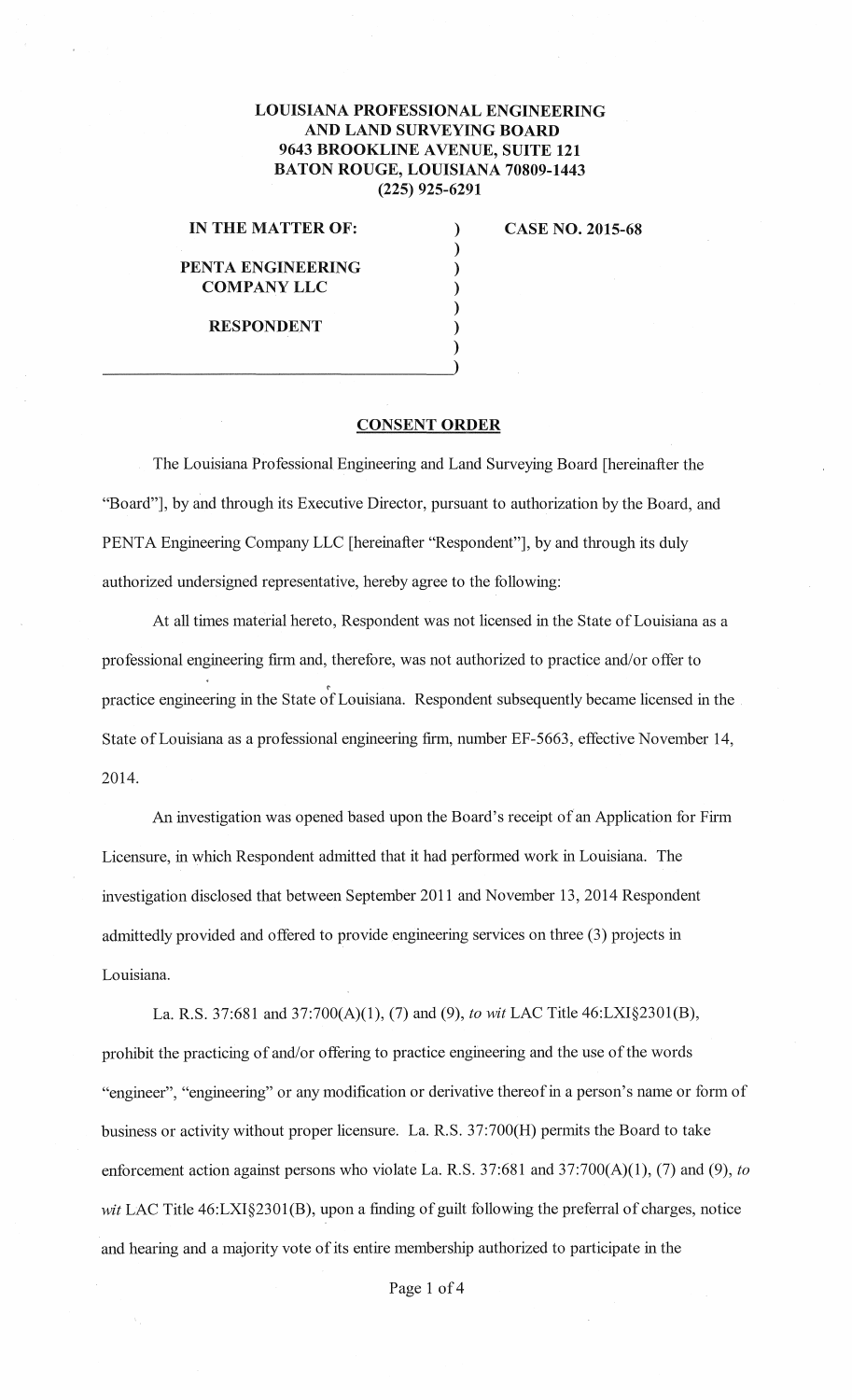proceeding. La. R.S. 37:681, La. R.S. 37:700(A)(l), (7) and (9), La. R.S. 37:700(H) and LAC Title 46:LXI§2301(B) were in effect at all times material hereto.

It is undisputed that between September 2011 and November 13, 2014 Respondent was not licensed to practice and/or offer to practice engineering in Louisiana and that during this time period Respondent practiced and/or offered to practice engineering and used the word "engineering" in its name and in conjunction with its business in Louisiana without proper licensure.

By letter dated July 8, 2016, the Board gave notice to Respondent that it was considering the preferral of charges against Respondent on the grounds that it may have violated La. R.S. 37:681 and 37:700(A)(l), (7) and (9), *to wit* LAC Title 46:LXI§2301(B), relative to practicing and/or offering to practice engineering and using the words "engineer", "engineering", or any modification or derivative thereofin a person's name or form of business or activity without proper licensure.

Wishing to dispense with the need for further enforcement action and to conclude the instant proceeding without further delay and expense, for the purpose of this proceeding only, Respondent and the Board do hereby enter into this Consent Order, in which Respondent of its own free will consents to the issuance of a Consent Order by the Board, wherein Respondent agrees to (a) pay a fine of two thousand five hundred and no/100 (\$2,500.00) dollars, (b) pay administrative costs of five hundred seventeen and  $14/100$  (\$517.14) dollars and (c) the publication of this Consent Order on the Board's website and a summary of this matter in the Board's official journal, the *Louisiana Engineer and Surveyor Journal,* and the reporting of this matter to the National Council of Examiners for Engineering and Surveying (NCEES), identifying Respondent by name.

Respondent admits that its conduct as set forth above constitutes violations of the above referenced laws and/or rules as stated herein. Respondent acknowledges awareness of said laws and/or rules and states that it will comply with all applicable laws and rules henceforth. Respondent has been advised of its right to be represented by counsel before the Board and/or to appear at any hearing personally or by counsel and present witnesses and evidence in its own behalf, it hereby waives this right and its right to appeal, and it states affirmatively that it has been afforded all administrative remedies due it under the law. Respondent further acknowledges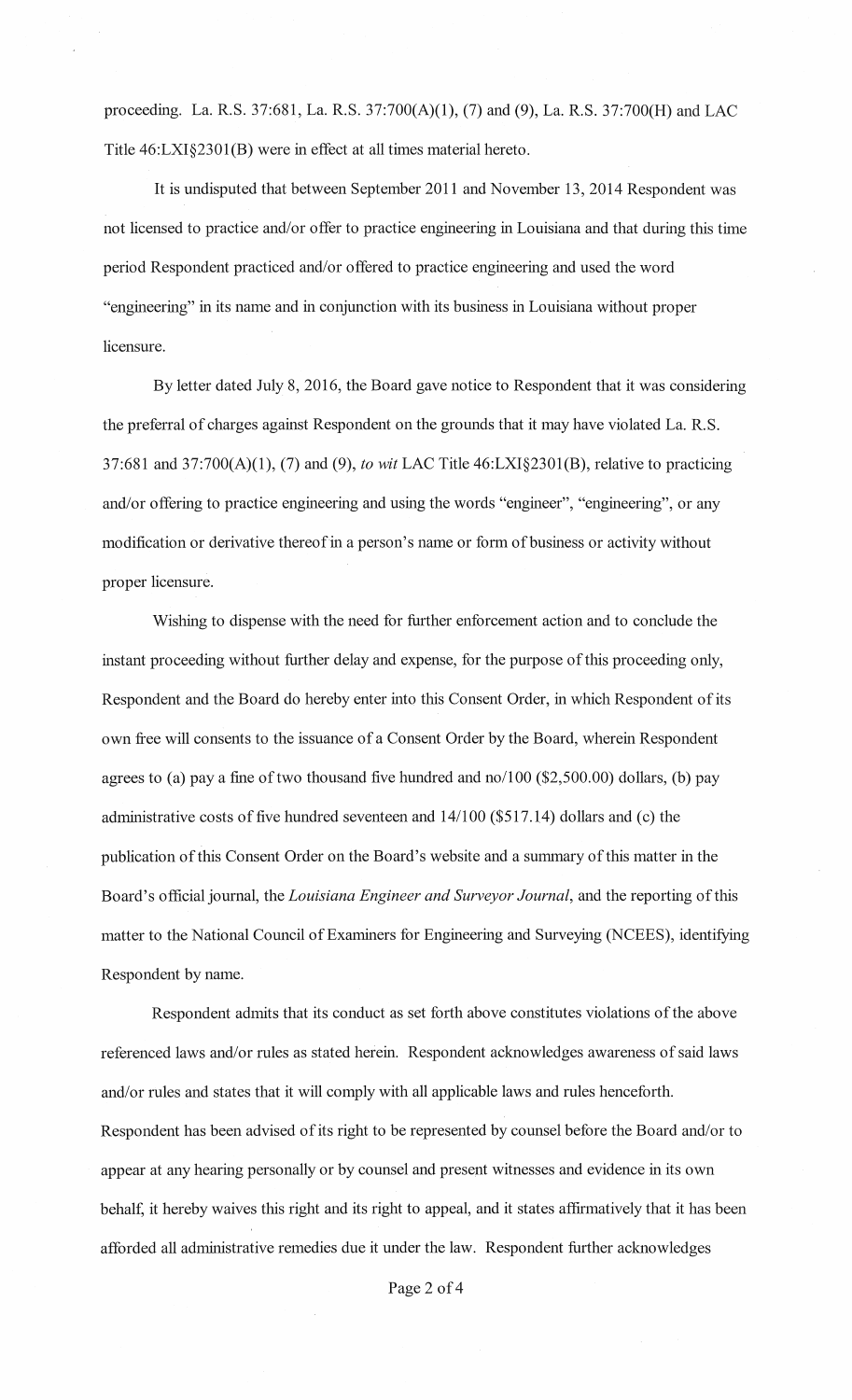awareness of the fact that the signed original of this Consent Order will remain in the custody of the Board as a public record and will be made available for public inspection and copying upon request.

Therefore, in consideration of the foregoing and by signing this Consent Order, Respondent does hereby waive its right to a hearing before the Board, to the presenting of evidence and witnesses on its behalf, to Findings of Fact and Conclusions of Law in this case, and to judicial review of this Consent Order.

Respondent hereby represents that (a) it fully understands the meaning and intent of this Consent Order, including but not limited to its final and binding effect, (b) it has voluntarily entered into this Consent Order and that no other promise or agreement of any kind has been made to or with it by any person whatsoever to cause the execution of this instrument and (c) the sanctions set forth in this Consent Order do not prevent the Board from taking further disciplinary or enforcement action against Respondent on matters not specifically addressed in this Consent Order.

WHEREFORE, the Louisiana Professional Engineering and Land Surveying Board and Respondent agree that:

1. Respondent shall pay a fine of two thousand five hundred and no/100 (\$2,500.00) dollars, which shall be tendered to the Board by certified check payable to the Board, due upon the signing of this Consent Order; and

2. Respondent shall pay administrative costs of five hundred seventeen and 14/100 (\$517.14) dollars, which shall be tendered to the Board by certified check payable to the Board, due upon the signing of this Consent Order; and

3. This Consent Order shall be published on the Board's website and a summary of this matter shall be printed in the official journal of the Board, the *Louisiana Engineer and Surveyor Journal,* and reported to the National Council of Examiners for Engineering and Surveying (NCEES), identifying Respondent by name; and

4. This Consent Order shall not become effective unless and until it is accepted and signed by and on behalf of the Board. Should the Board not accept and sign this Consent Order, it is agreed that presentation of this matter to the Board shall not prejudice the Board or any of its